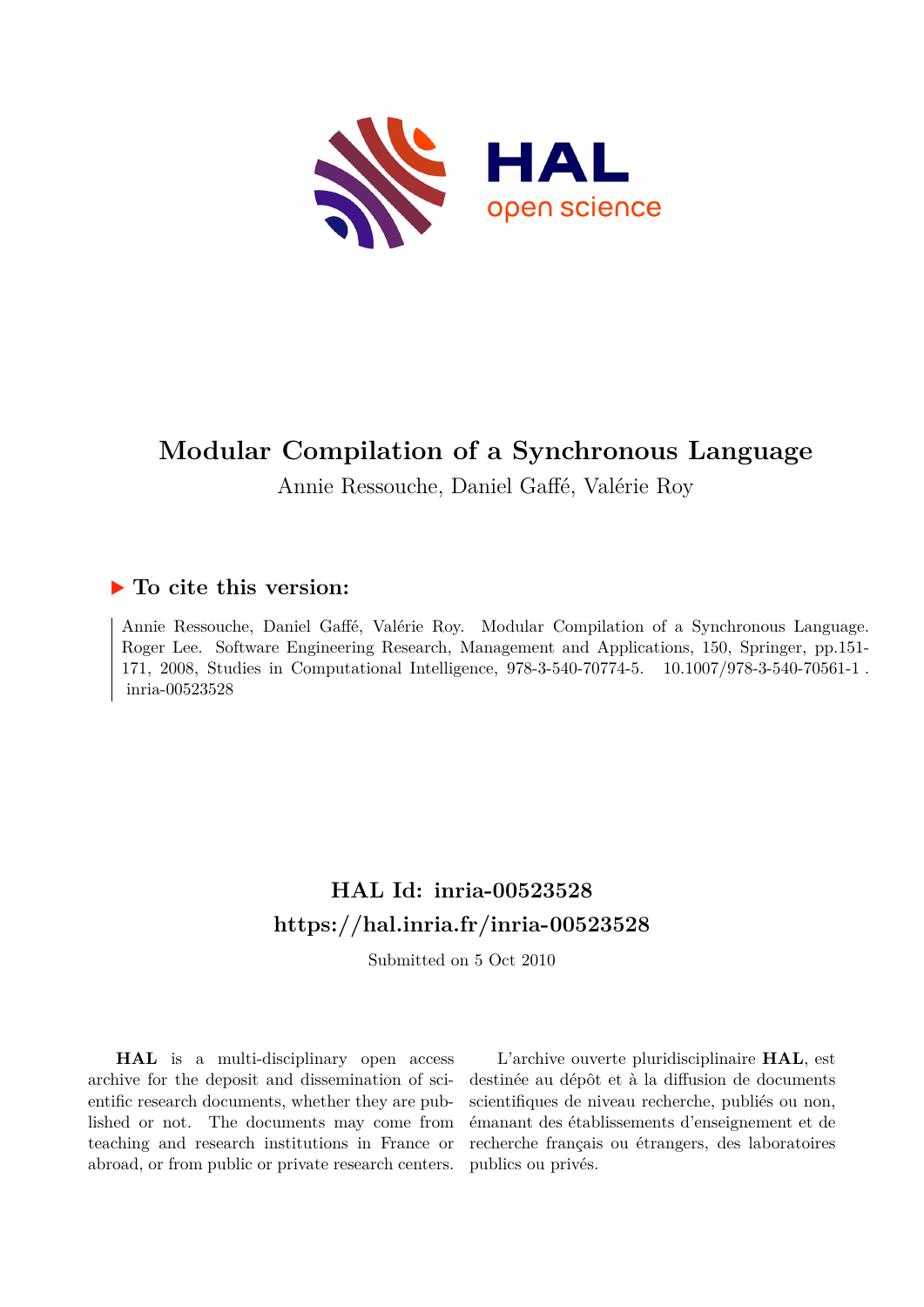# **Modular Compilation of a Synchronous Language**

Annie Ressouche and Daniel Gaffé and Valérie Roy

**Abstract** Synchronous languages rely on formal methods to ease the development of applications in an efficient and reusable way. Formal methods have been advocated as a means of increasing the reliability of systems, especially those which are safety or business critical. It is still difficult to develop automatic specification and verification tools due to limitations like state explosion, undecidability, etc... In this work, we design a new specification model based on a reactive synchronous approach. Then, we benefit from a formal framework well suited to perform compilation and formal validation of systems. In practice, we design and implement a special purpose language (LE ) and its two semantics : the *behavioral semantics* helps us to define a program by the set of its behaviors and avoid ambiguousness in programs' interpretation; the *execution equational semantics* allows the modular compilation of programs into software and hardware targets (C code, Vhdl code, Fpga synthesis, Verification tools). Our approach is pertinent considering the two main requirements of critical realistic applications : the modular compilation allows us to deal with large systems, the model-driven approach provides us with formal validation.

#### **keywords:**

model-driven language, synchronous models, compilation, modularity, verification

Daniel Gaffe

1

Valérie Roy

CMA Ecole des Mines Sophia Antipolis France, e-mail: vr@cma.ensmp.fr

Annie Ressouche

INRIA Sophia Antipolis - Méditerranée 2004 route des Lucioles BP 93 06902 Sophia Antipolis, FRANCE, e-mail: Annie.Ressouche@sophia.inria.fr

LEAT Laboratory, Univ of Nice Sophia Antipolis CNRS 250 rue Albert Einstein 06560 Valbonne France, e-mail: daniel.gaffe@unice.fr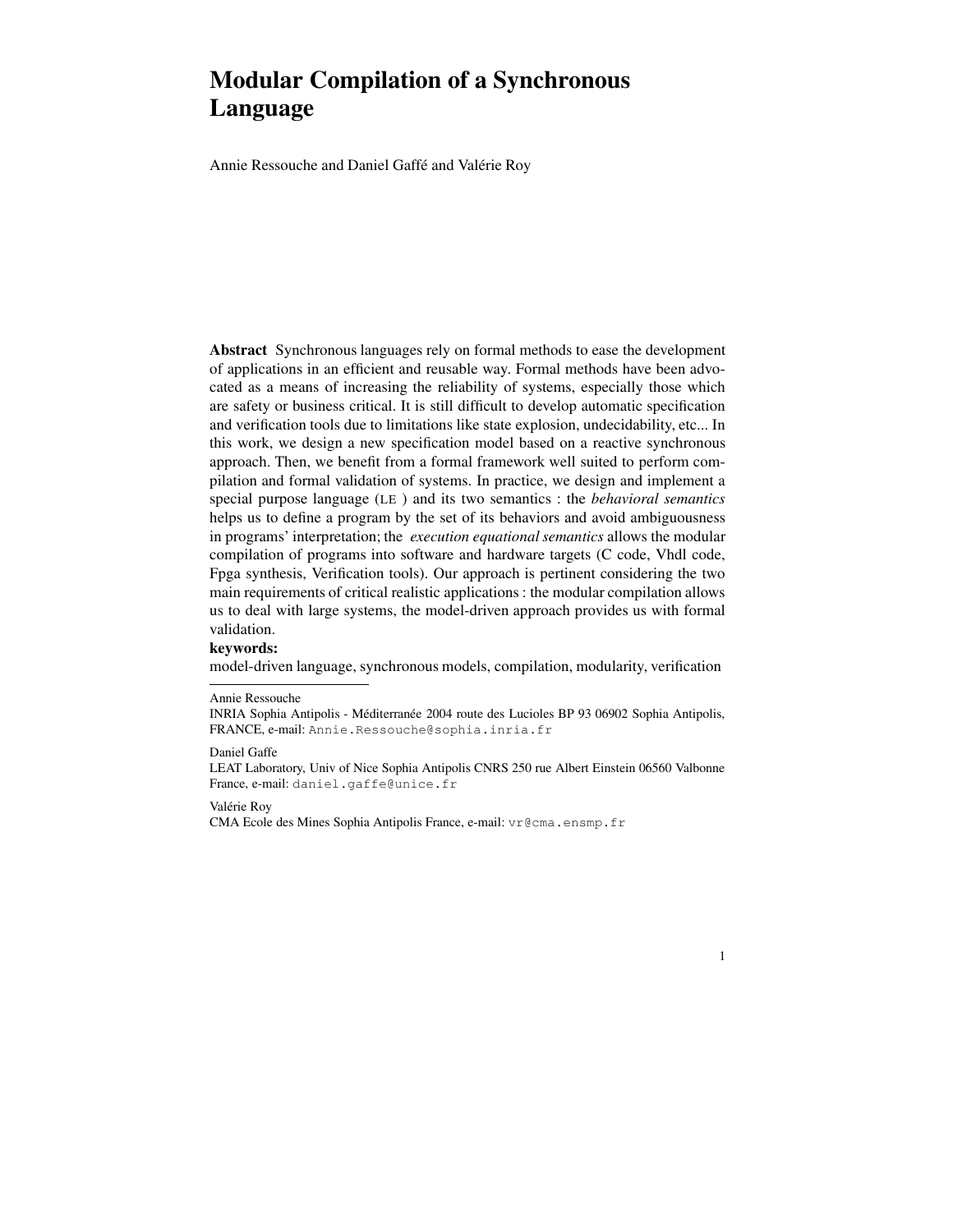# **1 Introduction**

*Synchronouslanguages*[3, 1, 8] have been designed to specify reactive systems [10]. All are model-driven languages to allow both efficiency and reusability of system design, and formal verification of system behavior. They rely on the *synchronous hypothesis* which assumes a discrete logic time scale, made of instants corresponding to reactions of the system. All the events concerned by a reaction are simultaneous : input events as well as the triggered output events. As a consequence, a reaction is instantaneous (we consider that a reaction takes no time, in compliance with synchronous language class), there are no concurrent partial reactions and so determinism can be ensured.

Although synchronous languages have begun to face the state explosion problem, there is still a need for further research on efficient and modular compilation of synchronous languages. The first compilers translated the program into an extended finite state machine. The drawback of this approach remains the potential state explosion problem. Polynomial compilation was first achieved by a translation to equation systems that symbolically encode the automata. This approach is the core of commercial tool [17]. Then several approaches translate the program into event graphs [19] or concurrent data flow graphs [6, 14] to generate efficient C code. All these methods have been used to optimize the compilation times as well as the size and the execution of the generated code.

However none of these approaches consider a modular compilation. Of course there is a fundamental contradiction in relying on a formal semantics to compile reactive systems because a perfect semantics would combine three important properties: *responsiveness*, *modularity* and *causality*. Responsiveness means that we can deal with a logical time and we can consider that output events occur in the same reaction that the input events causing them. It is one of the foundations of the synchronous hypothesis. Causality means that for each event generated in a reaction, there is a causal chain of events leading to this generation. No causal loop may occur. A semantics is modular when "environment to component" and "component to component" communication is treated symmetrically [11]. In particular, the semantics of the composition of two reactive systems can be deduced from the respective semantics of each sub-part. Another aspect of modularity is the coherent view each subsystem has of what is going on. When an event is present, it is broadcasted all around the system and is immediately available for every part which listen to it. Unfortunately, there exists a theorem ("the RMC barrier theorem") [11] that states that these three properties cannot be united in a semantics. Synchronous semantics are responsive and modular. But causality remains a problem in these semantics and modular compilation must be completed by a global causality checking.

In this paper we introduce a reactive synchronouslanguage, we define its behavioral semantics that gives a meaning to programs and an equational semantics allowing first a modular compilation of programs and second an automatic verification of properties. As other synchronoussemantics, we get a causality problem and we face it with the introduction of a new sorting algorithm that allows us to start from compiled subsystems to compile the overall system without sort again all the equations.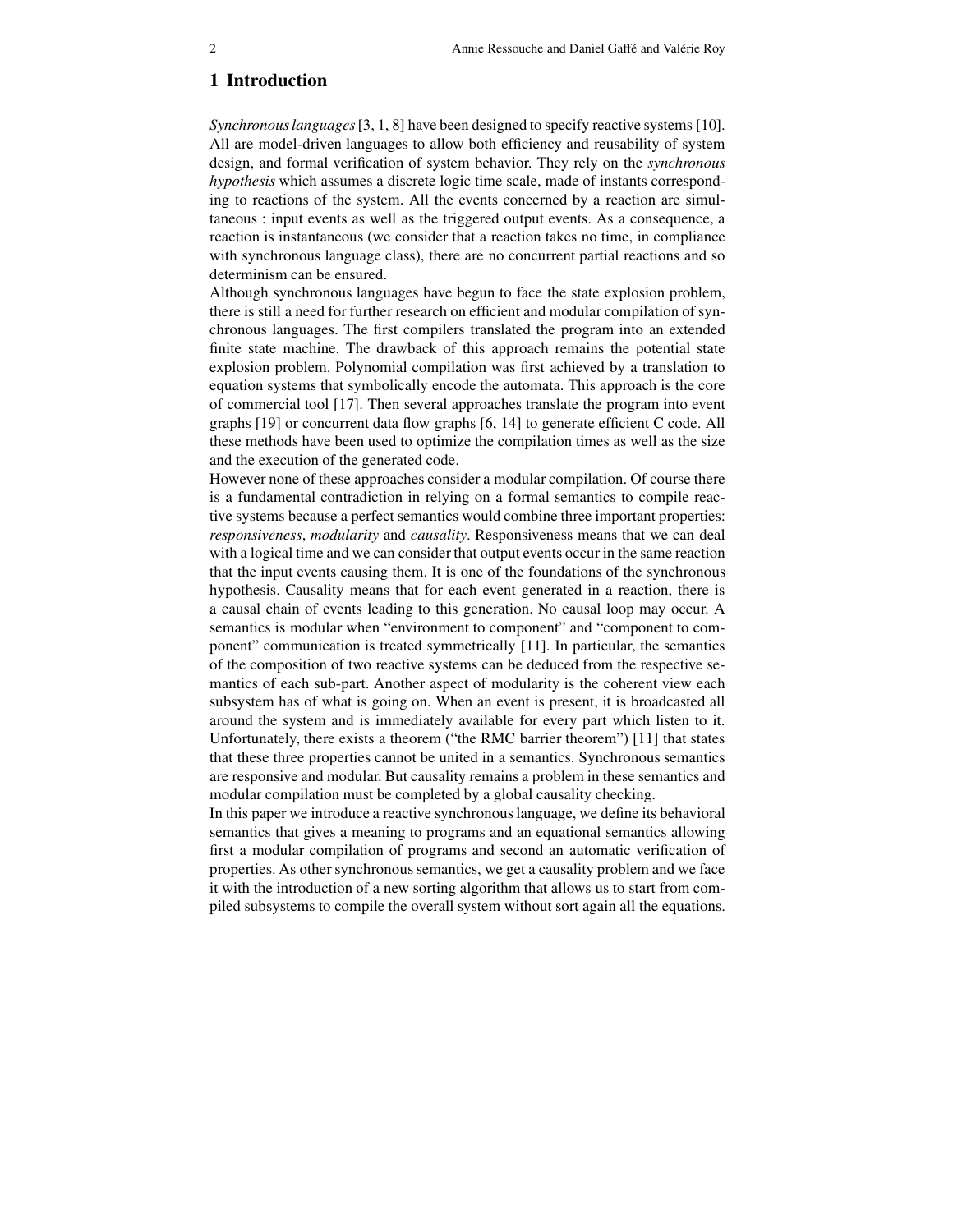The paper is organized as follows: section 2 is dedicated to LE language: Its syntax is briefly described and its behavioral and equational semantics are both discussed. Section 3 details how we perform a separated compilation of LE programs. Then, we compare our approach with others in section 4. Finally, we conclude and open up the way for future works in section 5.

# **2 LE Language**

#### *2.1 Language Overview*

LE language belongs to the family of reactive synchronous languages. It is a discrete control dominated language. Nevertheless, we benefit from a great many studies about synchronous language domain since two decades. As a consequence, we choose to not introduce the powerful trap exit mechanism existing in the Esterel synchronous language [3] since it is responsible for a large part of the complexity of compilation. We just keep an abortion operator that only allows to exit one block. It is not a strong restriction since we can mimic trap exit with cascade of abortions. On the other hand, our language offers an *automaton description* as a native construction. Moreover, our graphical tool (GALAXY) helps the user editing automata and generating the LE code.

| nothing                                                                                                   | does nothing                                                        |
|-----------------------------------------------------------------------------------------------------------|---------------------------------------------------------------------|
| emit speed                                                                                                | signal <i>speed</i> is immediately present in the environment       |
| present $S \$ P1 } else $\$ P2 }                                                                          | If signal S is present $P1$ is performed otherwise $P2$             |
| $P_1 \gg P_2$                                                                                             | perform $P_1$ then $P_2$                                            |
| $P_1  P_2$                                                                                                | synchronous parallel: start $P_1$ and $P_2$ simultaneously and stop |
|                                                                                                           | when both have terminated                                           |
| abort $P$ when $S$                                                                                        | perform $P$ until an instant in which $S$ is present                |
| loop(P)                                                                                                   | perform $P$ and restart when it terminates                          |
| $local S \{P\}$                                                                                           | encapsulation, the scope of $S$ is restricted to $P$                |
| $Run\ M$                                                                                                  | call of module $M$                                                  |
| pause                                                                                                     | stop until the next reaction                                        |
| waitS                                                                                                     | stop until the next reaction in which $S$ is present                |
| $\mathcal{A}(\mathcal{M}, \mathcal{T}, \mathcal{C}ond, M_f, \mathcal{O}, \lambda)$ automata specification |                                                                     |
| <b>Table 1</b> LE Operators                                                                               |                                                                     |

More precisely, LE language unit is a *named module*. The *module interface* declares the set of *input events* it reacts to and the set of *output events* it emits. In addition, the location of external already compiled sub modules is also specified in module interface. The *module body* is expressed using a set of *operators*. The language's operators and constructions are chosen to fit the description of reactive applications as a set of concurrent communicating sub-systems. Communication takes place between modules or between a module and its environment. Subsystems communicate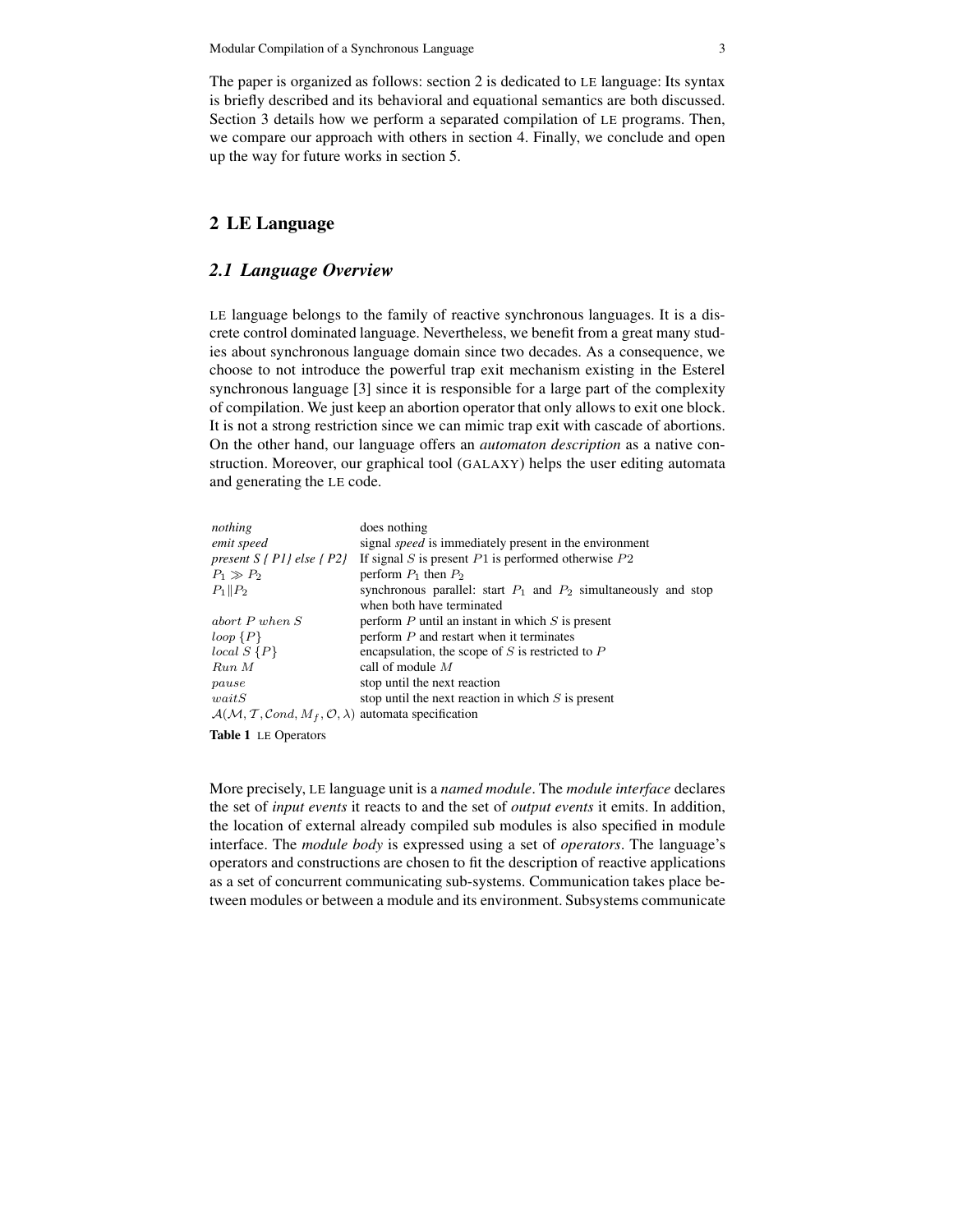via *events*. Besides, some operators (wait, pause) are specially devoted to deal with the logical time. We do not detail LE operators, we define them in table 1 and a complete description can be found in [15]. But, we just underline the presence of the *run module* operator that calls an external module and supports a renaming of the interface signals of the called module. It is through this operator usage that modular compilation is performed.

### *2.2 LE Semantics*

Now, we discuss LE semantics. Our approach is twofold: first, we define a *behavioral* semantics providing a consistent meaning to each LE program. Such a semantics defines a program by the set of its behaviors. Second, we propose an *equational* semantics to express programs as a set of equations and get a compilation means. We introduce these two semantics because we need both a well suited framework to apply verification techniques and an operational framework to get an effective compilation of programs.

#### **2.2.1 Mathematical Context**

Similarly to others synchronous reactive languages, LE handles *broadcasted signals* as communicating means. A program reacts to input events in producing output events. An *event* is a signal carrying some information related to its *status*. To get an easier way to check causality, we introduce a boolean algebra (called  $\xi$ ) that provides us with a smarter information about event. ( $\xi = \{\perp, 0, 1, \perp\}$ ). Let S be a signal,  $S<sup>x</sup>$  denotes its status in a reaction. More precisely,  $S<sup>1</sup>$  means that S is present,  $S^0$  means that S is absent,  $S^{\perp}$  means that S status has not been established (neither from the external context nor from internal information propagation), and finally  $S^{\top}$  corresponds to an event the status of which cannot be induced because it has two incompatible status in two different sub parts of the program. For instance, if S is both absent and present, then it turns out to have  $\top$  status and thus an error occurs. Indeed the set  $\xi$  is a complete lattice <sup>1</sup>.

We define three internal composition laws in  $\xi: \Box$ ,  $\Box$  and  $\neg$ . The  $\Box$  law yields the upper bound of its two operands. The  $\Box$  law yields the lower bound of its two operands, while the  $\neg$  law is an inverse law. The set  $\xi$  with these 3 operations verify the axioms of *Boolean Algebra*. As a consequence, we can apply classical results concerning Boolean algebras to solve equation systems whose variables belong to  $\xi$ . The equational semantics described in section 2.2.3 relies on boolean algebra properties to compute signal status as solution of  $\xi$  equations.

An *environment*  $\hat{E}$  is a set of events built from an enumerable set of signals, where each signal has a single status (i.e if  $S^x$  and  $S^y \in E$  then  $x = y$ ). Environments are useful to record the current status of signals in a program reaction. We easily extend

<sup>&</sup>lt;sup>1</sup> with respect to the order( $\leq$ ):  $\perp \leq 0 \leq \top$ ;  $\perp \leq 1 \leq \top$ ;  $\perp \leq \top$ .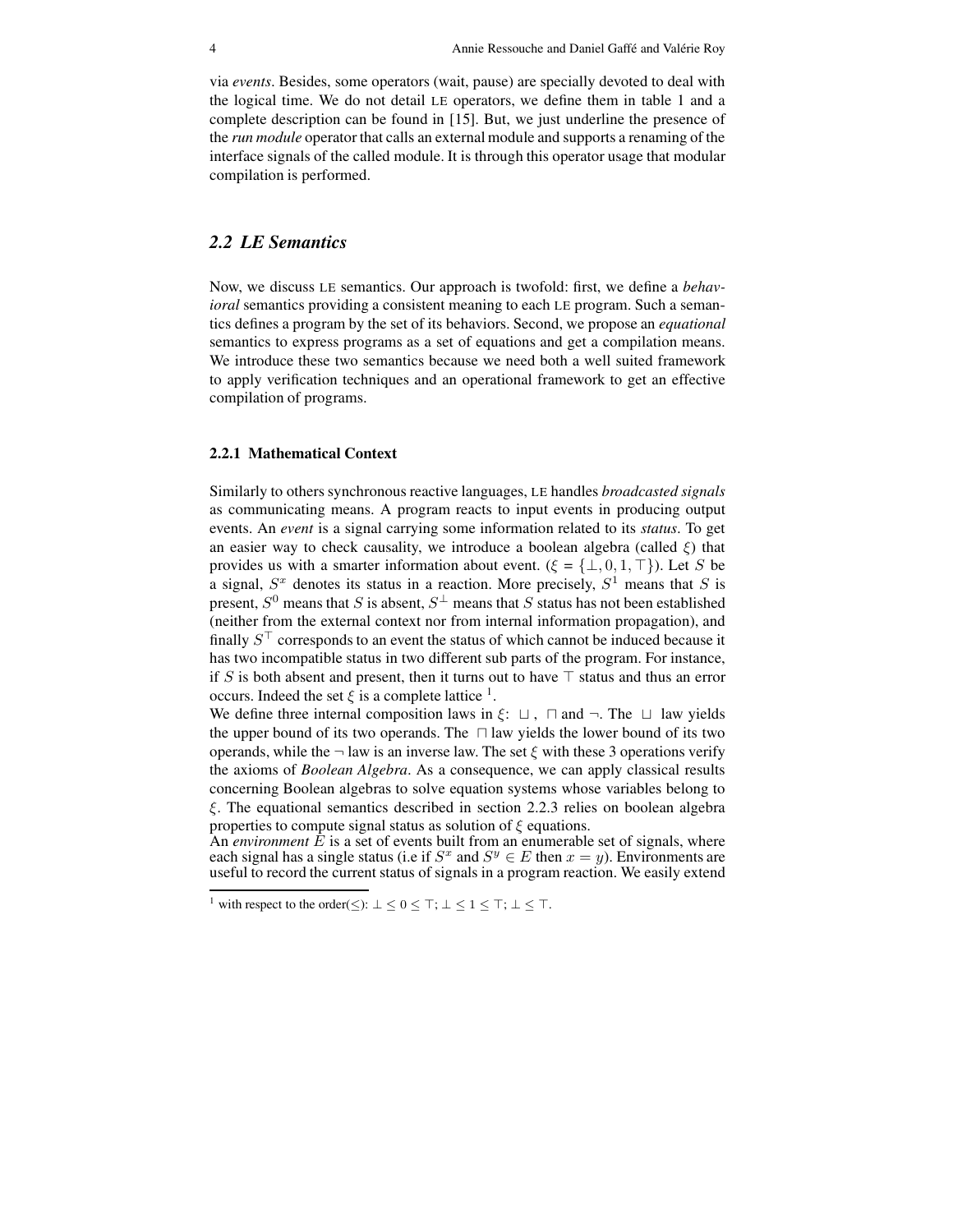the operation defined in  $\xi$  to environments <sup>2</sup>. We define relation ( $\preceq$ ) on environments as follows:

$$
E \preceq E' \text{ iff } \forall S^x \in E, \exists S^y \in E' | S^x \leq S^y
$$

Thus  $E \preceq E'$  means that each element of E is less than an element of E' according to the lattice order of  $\xi$ . As a consequence, the set of environments built from a signal set S ordered with the  $\prec$  relation is a lattice and  $\sqcup$  and  $\sqcap$  operations are monotonic with respect to  $\preceq$ .

#### **2.2.2 LE Behavioral Semantics**

To define the behavioral semantics of LE programs, we formalize the notion of concurrent computation and we rely on an algebraic theory that allows the description of behaviors in a formal way. The behavioral semantics formalizes a reaction of a program P according to an event input set.  $(P, E) \longmapsto (P', E')$  has the usual meaning:  $E$  and  $E'$  are respectively input and output environments; program  $P$  reacts to  $E$ , reaches a new state represented by  $P'$  and the output environment is  $E'$ . This semantics supports a rule-based specification to describe the behavior of LE statement. A rule of the semantics has the form:  $p \xrightarrow{E', TERN} p'$  where p and p' are LE statements.  $E$  is an environment that specifies the status of the signals declared in the scope of p,  $E'$  is the output environment and  $TERM$  is a boolean termination flag. Let  $P$  be a LE program and  $E$  an input event set, a reaction is computed as follows:  $\overline{a}$ 

$$
(P, E) \longmapsto (P', E') \quad \text{iff} \quad \Gamma(P) \xrightarrow{E', \text{TERM}} \Gamma(P')
$$

where  $\Gamma(P)$  is the LE statement body of program P. We cannot detail all semantics definition due to a lack of space. To give a flavor of semantics rules, we show the rule for parallel operator. This operator respects the synchronous paradigm. It computes its two operands according to the broadcast of signals between each side and it is terminated when both sides are.

$$
\frac{p\xrightarrow{E_p, TERM_p}{E}p'\quad ,\quad q\xrightarrow{E_q, TERM_q}{E}q'\quad (parallel)\quad p||q\xrightarrow{E_p\sqcup E_q, TERM_p, TERM_q}{E}p'||q'\quad (parallel)
$$

The behavioral semantics is a "macro" semantics that gives the meaning of a reaction for each LE statement. Nevertheless, a reaction is the least fixed point of a micro step semantics that computes the output environment from the initial one. At

<sup>2</sup> Let  $E$  and  $E'$  be 2 environments:  $E \sqcup E' = \{S^z | \exists S^x \in E, S^y \in E', z = x \sqcup y\}$  $\bigcup \{S^z | S^z \in E, \overline{A}S^y \in E'\}$  $\cup \{S^z | S^z \in E', \overline{A}S^y \in E\}$  $E \cap E' = \{S^z | \exists S^x \in E, S^y \in E', z = x \cap y\}$  $\neg E$  =  $\{S^x | \exists S \neg x \in E\}$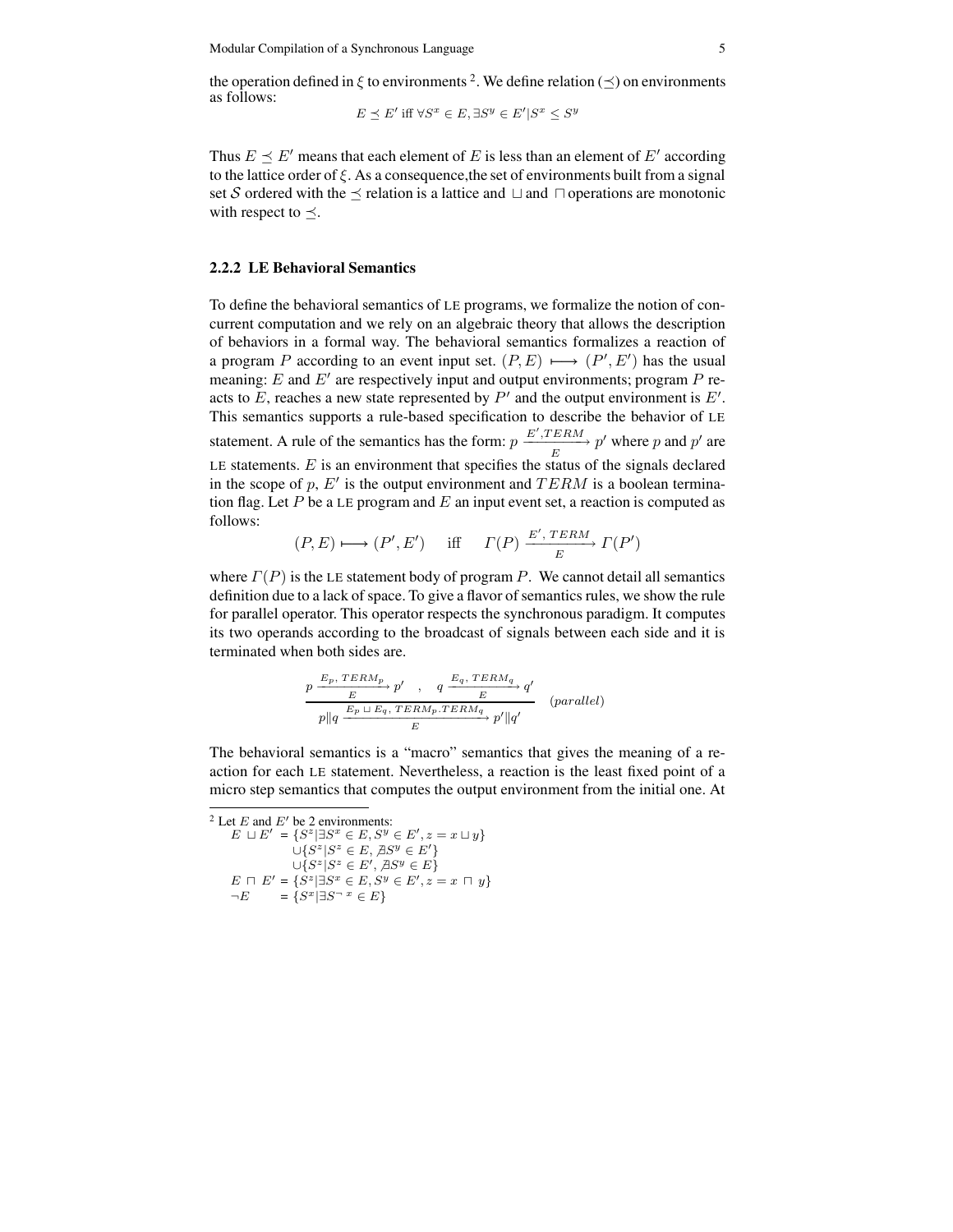each micro step, the environment is increased using the  $\Box$  operation. According to the monotonicity of  $\Box$  with respect to the  $\preceq$  order and to the lattice character of the environment sets based on a given signal set, we can ensure that for each term, this least fixed point exists.

#### **2.2.3 LE Equational Semantics**

The behavioral semantics describes how the program reacts in an instant. It is logically correct in the sense that it computes a single output environment for each input event environment when there is no causality cycles. To face this inherent causality cycle problem specific to synchronous approach, constructive semantics have been introduced [2]. Such a semantics for synchronous languages is the application of constructive boolean logic theory to synchronous language semantics definition. The idea of constructive semantics is to "forbid self-justification and any kind of speculative reasoning replacing them by a fact-to-fact propagation"[2]. A program is *constructive* if and only if fact propagation is sufficient to establish the presence or absence of all signals. An elegant means to define a constructive semantics for a language is to translate each program into a constructive circuit. Such a translation ensures that programs containing no cyclic instantaneous signal dependencies are translated into cycle free circuits.

LE equational semantics respects this constructive principle. It computes output environments from input ones according to the  $\xi$  sequential circuits we associate with LE programs. Environments are built from the disjoint union of (1) a set of input, output and local signals, (2) a set of wires  $W$  and (3) a set of registers R (initially valued to 0). Registers are memories that feed back the circuit. The translation of a program into a circuit is structurally done. Sub-circuits are associated with program sub-terms. To this aim, we associate a circuit with each LE statement. Given p a LE statement, we call  $\mathcal{C}(p)$  its associated  $\xi$  circuit. Each circuit  $\mathcal{C}(p)$  has three interface wires:  $Set_p$  input wire activates the circuit,  $Reset_p$  input wire deactivates it and  $\mathrm{RTL}_p$  is the "ready to leave" output wire. This latter indicates that the statement can terminate in the current clock instant.  $Reset_p$  wire is useful to deactivate a sub-circuit and top down propagate this deactivation. For instance, consider the sequence operator  $(P_1 \gg P_2)$ . Its circuit  $C(P_1 \gg P_2)$  is composed of  $C(P_1)$ ,  $C(P_2)$ and some equations defining its interface wires. The  $\text{Set}_{P_1 \gg P_2}$  input wire forwards down the control ( $Set_{P_1} = Set_{P_1 \gg P_2}$ ). The  $Reset_{P_1 \gg P_2}$  input wire on one hand deactivates  $C(P_1)$  when its computation is over, and on the other hand, forwards down the deactivation information ( $\text{Reset}_{P_1} = \text{Reset}_{P_1 \gg P_2} \sqcup \text{RTL}_{P_1}$ ). Finally, the overall circuit is ready to leave when  $P_2$  is  $(RTL_{P_1\gg P_2} = RTL_{P_2})$ . Moreover, a circuit can need a register (denoted R) when the value of a wire or a signal is required for the next step computation.

The computation of circuit output environments is done according to a propagation law and to ensure that this propagation leads to logically correct solutions, a constructive value propagation law is supported by the computation and solutions of equation systems allow us to determine all signal status .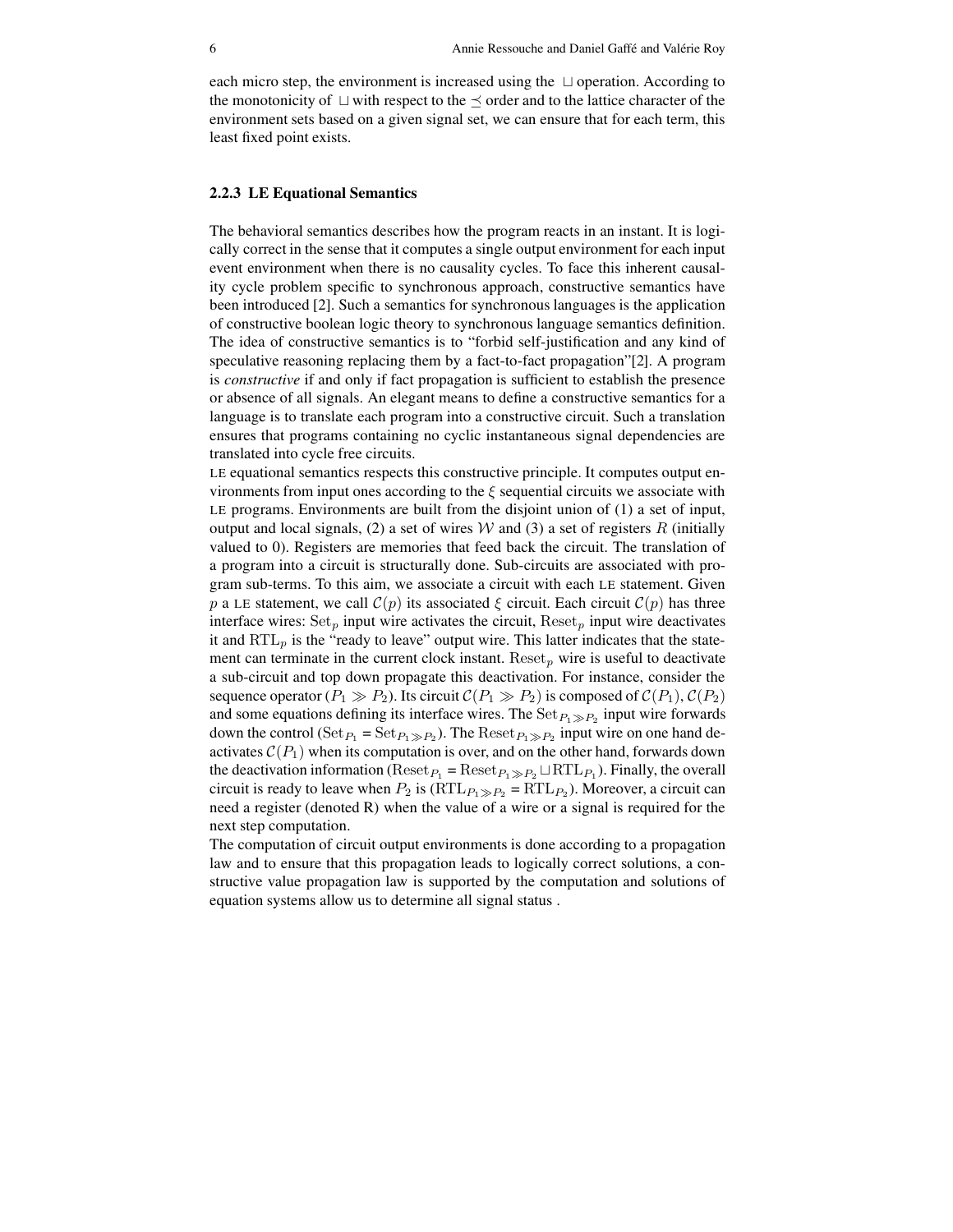$$
E \vdash bb \leftrightarrow bb
$$
\n
$$
\frac{E(w) = bb}{E \vdash w \hookrightarrow bb}
$$
\n
$$
\frac{E \vdash e \hookrightarrow bb}{E \vdash (w = e) \hookrightarrow bb}
$$
\n
$$
\frac{E \vdash e \hookrightarrow \neg bb}{E \vdash \neg e \hookrightarrow bb}
$$
\n
$$
\frac{E \vdash e \hookrightarrow \top \text{ or } E \vdash e' \hookrightarrow \top}{E \vdash e \sqcup e' \hookrightarrow \top}
$$
\n
$$
\frac{E \vdash e \hookrightarrow \bot \text{ or } E \vdash e' \hookrightarrow \bot}{E \vdash e \sqcap e' \hookrightarrow \bot}
$$
\n
$$
\frac{E \vdash e \hookrightarrow 1[0] \text{ and } E \vdash e' \hookrightarrow 0[1]}{E \vdash e \sqcup e' \hookrightarrow \top \text{ and } E \vdash e \sqcap e' \hookrightarrow \bot}
$$
\n
$$
\frac{E \vdash e \hookrightarrow 1[\bot] \text{ and } E \vdash e' \hookrightarrow \bot[1]}{E \vdash e \sqcup e' \hookrightarrow 1 \text{ and } E \vdash e \sqcap e' \hookrightarrow \bot}
$$
\n
$$
\frac{E \vdash e \hookrightarrow 0[\top] \text{ and } E \vdash e' \hookrightarrow \top[0]}{E \vdash e \sqcap e' \hookrightarrow 0}
$$
\n
$$
\frac{E \vdash e \hookrightarrow 0[\top] \text{ and } E \vdash e' \hookrightarrow \top[0]}{E \vdash e \sqcap e' \hookrightarrow 0}
$$
\n
$$
\frac{E \vdash e \hookrightarrow 1[T] \text{ and } E \vdash e' \hookrightarrow T[1]}{E \vdash e \sqcap e' \hookrightarrow x \text{ and } E \vdash e \sqcap e' \hookrightarrow x}
$$
\n
$$
\frac{E \vdash e \hookrightarrow 1[T] \text{ and } E \vdash e' \hookrightarrow T[1]}{E \vdash e \sqcap e' \hookrightarrow 1}
$$

**Table 2** Definition of the constructive propagation law  $(\rightarrow)$ . The value between square brackets ([x]) means "respectively". For instance:  $E \vdash e \hookrightarrow 1[0]$  and  $E \vdash e' \hookrightarrow 0[1]$  means  $E \vdash e \hookrightarrow$ 1 and  $E \vdash e' \hookrightarrow 0$  or  $E \vdash e \hookrightarrow 0$  and  $E \vdash e' \hookrightarrow 1$ .  $E(w)$  denotes the value of w in E.

Let C be a circuit, E an input environment, the constructive propagation law  $(\rightarrow)$ has the form :  $E \vdash w \hookrightarrow bb$ , where w is a  $\xi$  expression and bb is a  $\xi$  value; the law means that from  $E$  assignment values to signals and registers,  $w$  evaluates to bb. The  $\hookrightarrow$  law is defined in table 2. By extension, let C be a circuit,  $E \vdash C \hookrightarrow E'$  means that  $E'$  is the result of the application of the propagation law to each equations of the circuit.

Now, we define the equational semantics  $S_e$ . It is a mapping that computes an output environment from an input one and a LE statement. Let  $p$  be a LE statement, and  $E$ an environment,  $S_e(p, E) = \langle p \rangle_E$  iff  $E \vdash C(p) \hookrightarrow \langle p \rangle_E$ . Finally, Let P be a LE program, the equational semantics also formalizes a reaction of a program  $P$ according to an input environment:  $(P, E) \longrightarrow E'$  iff  $\mathcal{S}_e(\Gamma(P), E) = E'$ .

To illustrate how the output environment is built and similarly to section 2.2.2, we focus on the parallel LE operator. As already said, each circuit  $C(p)$  has three specific connexion wires belonging to  $W(\text{Set}_p, \text{Reset}_p \text{ and } \text{RTL}_p)$ . For the parallel operator  $(P_1 \| P_2)$ , the output environment  $\langle P_1 \| P_2 \rangle_E$  is the upper bound of the respective output environments of  $P_1$  and  $P_2$ . The parallel is ready to leave when both  $P_1$  and  $P_2$  are. The rule for  $\parallel$  is:

 $\langle P_1 \rangle_E \sqcup \langle P_2 \rangle_E \vdash \mathcal{C}(P_1) \cup \mathcal{C}(P_2) \cup \mathcal{C}_{P_1 \parallel P_2} \hookrightarrow \langle P_1 \parallel P_2 \rangle_E$  where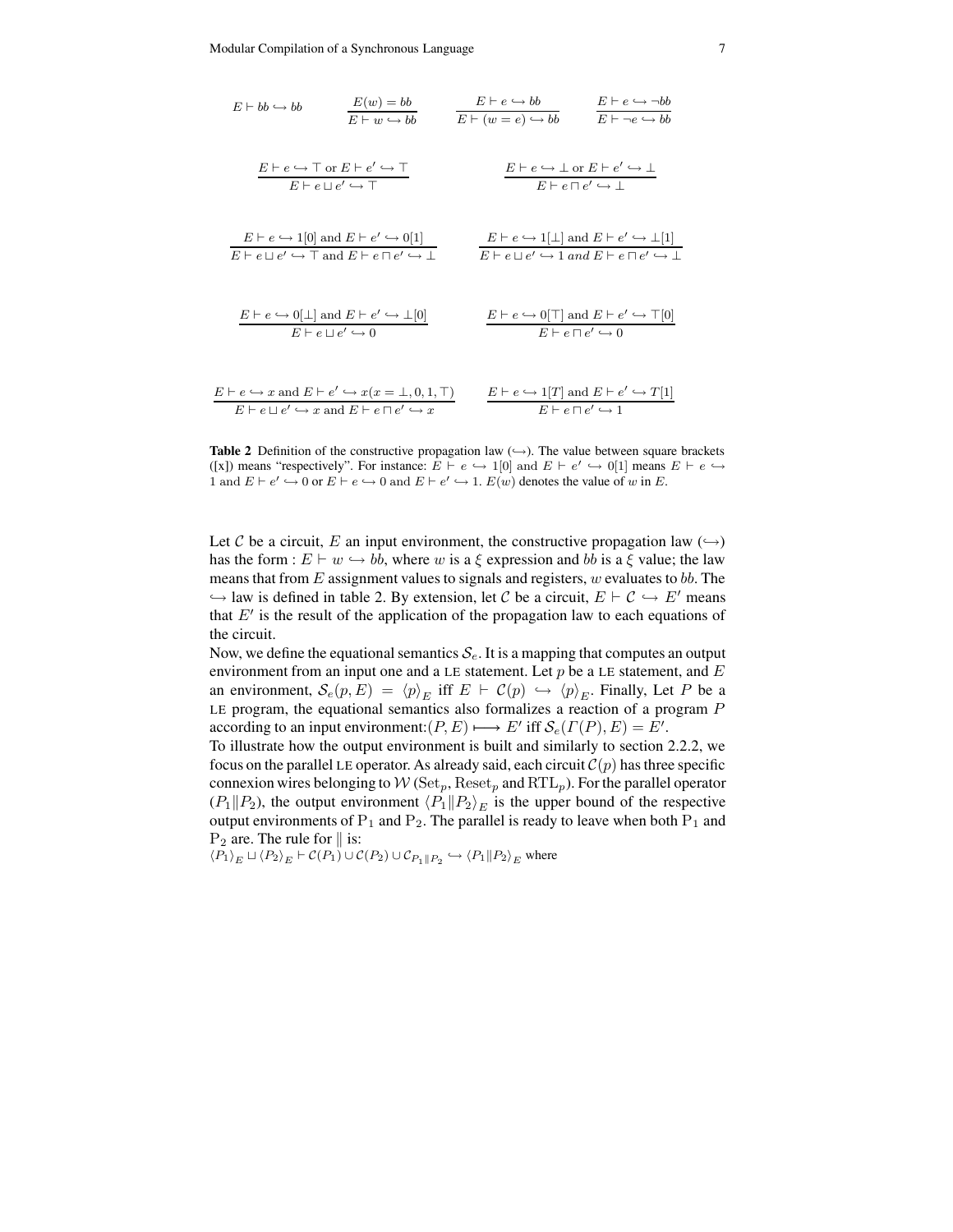8 Annie Ressouche and Daniel Gaffé and Valérie Roy

$$
\begin{array}{rcl} \mathrm{Set}_{P_1}=&\mathrm{Set}_{P_1\Vert P_2}\\ &\mathrm{Set}_{P_2}=&\mathrm{Set}_{P_1\Vert P_2}\\ &\mathrm{Reset}_{P_1}=&\mathrm{Reset}_{P_1\Vert P_2}\\ &\mathcal{C}_{P_1\Vert P_2}=\mathrm{Reset}_{P_2}=&\mathrm{Reset}_{P_1\Vert P_2}\\ &\mathcal{R}_1\hskip-2mm+\hskip-2mm=\mathrm{RTL}_{P_1}\sqcup\mathcal{R}_1)\sqcap\neg\mathrm{Reset}_{P_1\Vert P_2}\\ &\mathcal{R}_2\hskip-2mm+\hskip-2mm=\mathrm{RTL}_{P_2}\sqcup\mathcal{R}_2)\sqcap\neg\mathrm{Reset}_{P_1\Vert P_2}\\ &\mathrm{RTL}_{P_1\Vert P_2}=\left(\mathrm{RTL}_{P_1}\sqcup\mathcal{R}_1\right)\sqcap\left(\mathrm{RTL}_{P_2}\sqcup\mathcal{R}_2\right)\end{array}
$$

Notice that the circuit associated with the parallel operator requires two registers  $R_1$  and  $R_2$  to record the respective RTL values of both sides, because the parallel operator is ready to leave when its both arguments are.

The equational semantics provide us with an operational means to compile LE programs. It associates a  $\xi$ -equation system to each LE term and the evaluation of this last is done with respect to a constructive propagation law. A program is causal when we can sort its equation system. The equational semantics is responsive and modular. Then, this semantics is not causal. Although, we can rely on it to perform separated compilation of programs, We define a new sorting algorithm (based on the well-known PERT [18] technique) allowing to sort an equation system from already sorted sub parts. To complete our approach, we have shown that the two semantics presented in this paper coincide. For each reaction, given an input environment, if the program is causal, the equation system computes some output values and then the behavioral semantics computes identical outputs.

**Theorem 1** Let P be a LE statement, O its output signal set and  $E_c$  an input envi*ronment, the following property holds:*  $\overline{a}$ 

$$
\Gamma(P) \xrightarrow{E',\text{RTL}(P)} \Gamma(P')
$$
 and  $\langle P \rangle_{E_C} \cap E' \cap C$ 

where  $E|_X$  means the restriction of environment to the the events associated with signals in X.  $E = \{S^x | S^x \in E_{\mathcal{C}} \text{ and } S \notin \mathcal{W} \cup \mathcal{R}\}$ . RTL<sub>P</sub> (RTL wire of  $\mathcal{C}(P)$ ) can be considered as a boolean because it cannot be evaluated to  $\perp$  or  $\top$  and its value is the termination flag of behavioral semantics.

### **3 LE Modular Compilation**

#### *3.1 Introduction*

In the previous section, we have shown that every construct of the language has a semantics expressed as a set of  $\xi$  equations. The first compilation step is the generation of a  $\xi$  equation system for each LE program, according to the semantics laws described in section 2.2.3.

But to rely on equation systems to generate code, simulate or link with external code requires to find an evaluation order, valid for all synchronous instants. Usually, in the most popular synchronous languages existing, this order is static. This static order forbids any separated compilation mechanism as shown in the example in figure 1.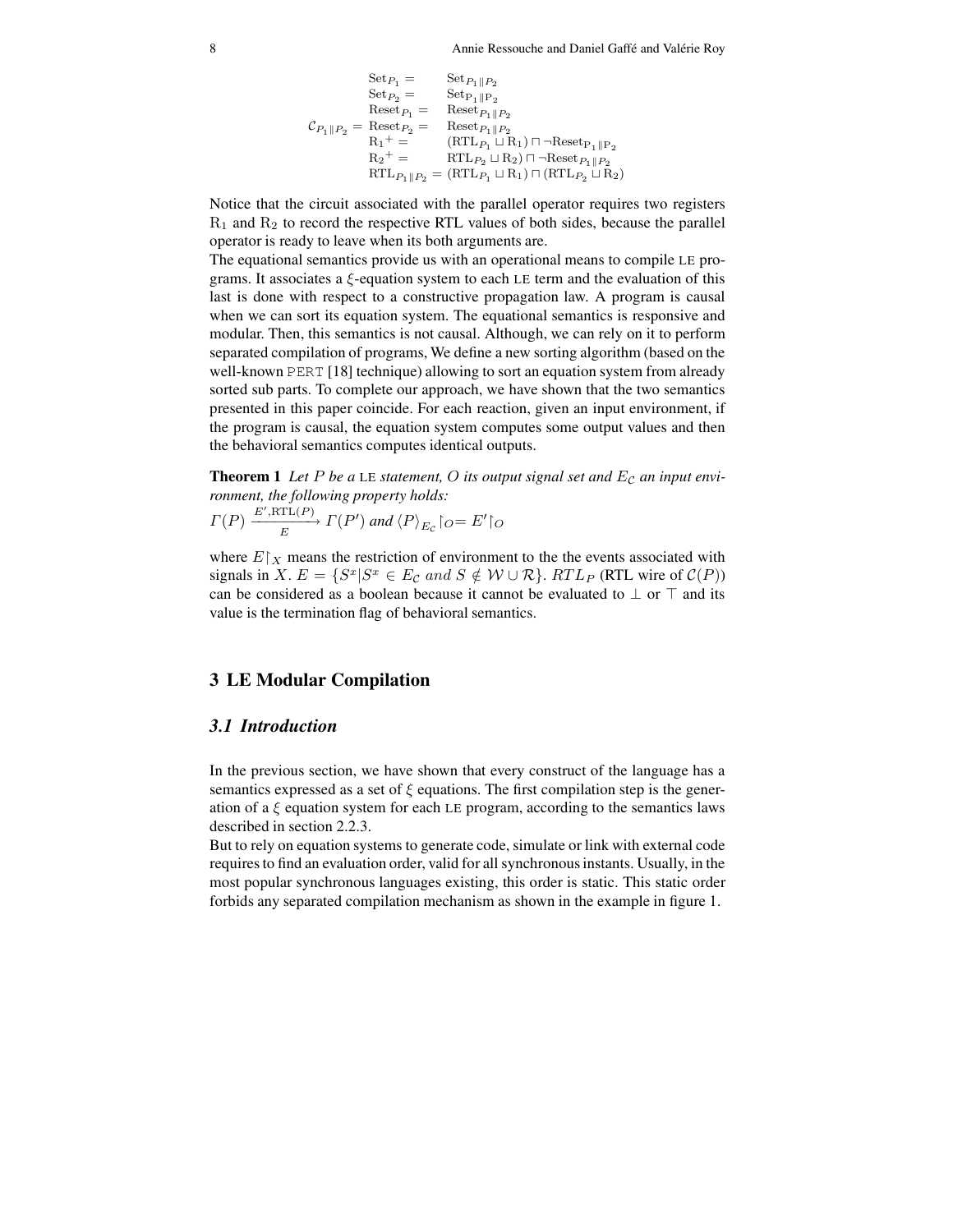Modular Compilation of a Synchronous Language 9



Fig. 1 Causality cycle generation. The pause instruction waits an instant to avoid instantaneous loop in modules **first** and **second**. In this example, O1, O2 and O3 signals are independent. Module first equation system is  ${O1 = I1, O2 = I2}$  and module second has  ${O3 = I3}$  as equation system. But, when choosing a total order, we can introduce a causality cycle. If ordering (1) is chosen, in module final, taking into account the renaming, we obtain the system: { $L1 = I, L2 = L1, O = L2$ } which is well sorted. At the opposite, if we choose ordering (2), in module final we get: { $L2 =$ L1,  $O = L2$ , $L1 = I$  } which has a causality cycle.

To avoid such a drawback, independent signals must stay not related : we aim at building an incremental partial order. Hence, we keep enough information on signal causality to preserve the independence of signals. At this aim, we define two integer variables for each equation, namely (*CanDate*, *MustDate*) to record the date when the equation is evaluated. The CanDate characterizes the earliest date when the equation *can* be evaluated. The MustDate characterizes the latest date the equation *must* be evaluated to respect the critical time path of the equation system. Dates are ranges in a discrete time scale and we call them *levels*. Level 0 characterizes the equations evaluated first because they depend of free variables, while level n+1 characterizes the equations that require the evaluation of variables from lower levels (from n to 0) to be evaluated. Equations of same level are independent and so can be evaluated whatever the chosen order is. In fact, a couple of levels is associated with each equations. This methodology is inspired from the PERT method [18]. This latter is well known for decades in the industrial production. This technique allows to deal with partial orders in equation systems and not immediately force the choice of a total arbitrary order.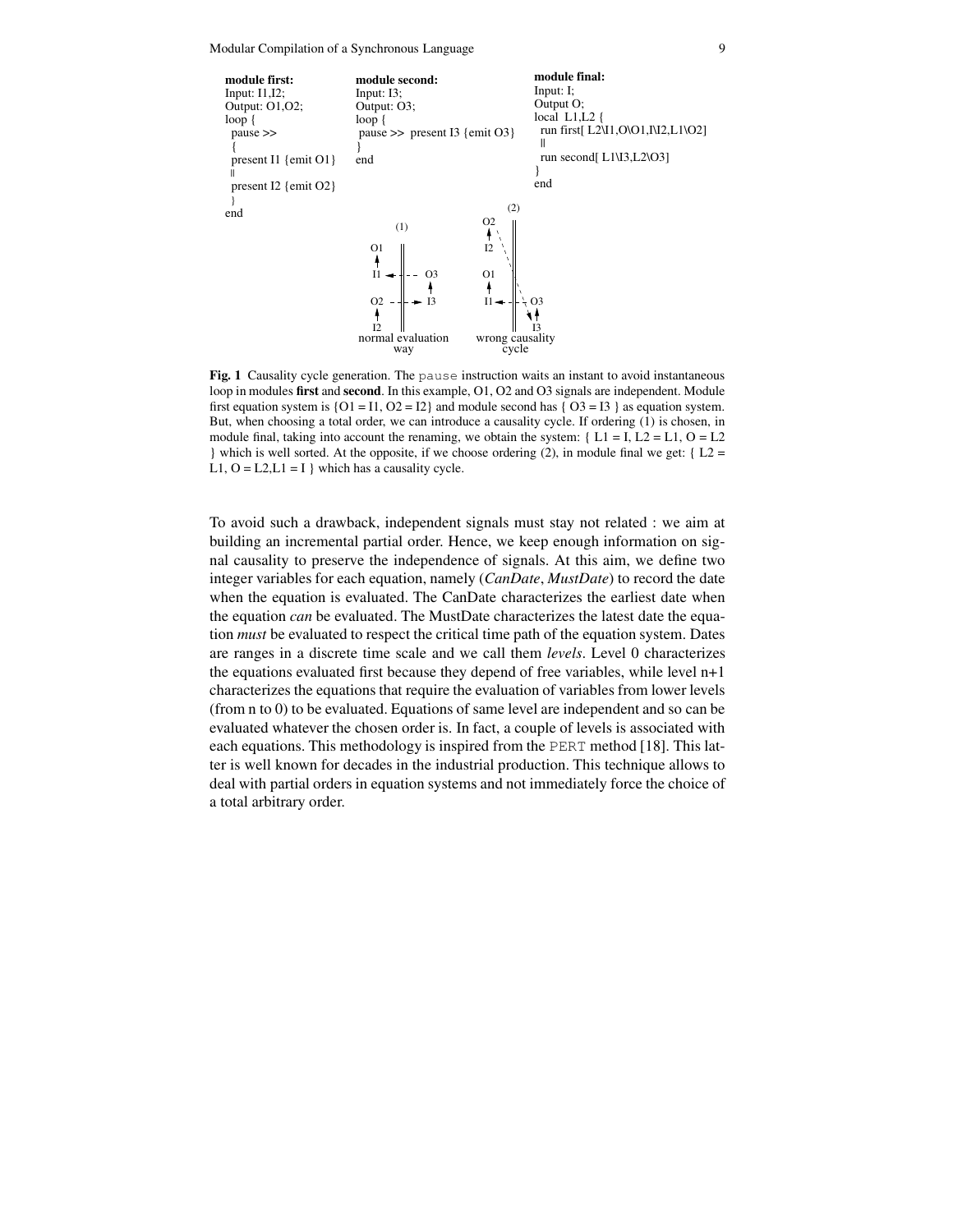10 Annie Ressouche and Daniel Gaffé and Valérie Roy



**Table 3** An equation system and its upstream and downstream dependency graphs. the CanDate and MustDate table denotes the computed dates of each variable, for instance a has CanDate 1 and MustDate 1).

# *3.2 Sort algorithm: a PERT family method*

Our sorting algorithm is divided into two phases. The first step constructs a forest where each tree represents variable dependencies. Thus initial partial orders sets are built. The second step is the recursive propagation of *CanDate* and *MustDate*. If during the propagation, a cycle is found there is a causality cycle in the program. Of course the propagation ends since the number of variables is finite. At worst, if the algorithm is successful (no causality cycle is found), we can find a total order with a single variable per level (n equations and n levels).

#### **3.2.1 Sorting algorithm Description**

More precisely, the first step builds two dependency sets (*upstream, downstream*) for each variable with respect to its associated equation. The *upstream* set of a variable x is composed of the variables needed by x to be computed while the *downstream* set is the variables that need the value of x to be evaluated. The toy example described in table 3 illustrates how we build upstream and downstream partial orders sets. First, from equation system, we build two dependency graphs. Each graph leads to construct two partial orders sets. For instance, in table 3, the upstream partial order set contains:  $\{d \rightarrow c \rightarrow a \rightarrow x\}$ ,  $\{d \rightarrow c \rightarrow a \rightarrow y\}$ ,  $\{b \rightarrow x\}$ ,  $\{b \rightarrow y\}$ , etc.... After the construction of variable dependencies, we perform *CanDate* and *Must-Date* propagation. Initially, all variables are considered independent and their dates (*CanDate , MustDate*) are set to (0,0). The second step recursively propagates the *CanDate* according to the upstream partial orders set while the *MustDate* is propagated according to the downstream partial orders set. In table 3, the CanDate and MustDate of each variable is shown. As a result, we have several orders acceptable. Looking at the example (see table 3), there are four levels (from 0 to 3). At level 0, we have x, y which are free variables. Equations for c is at level 2 and equation for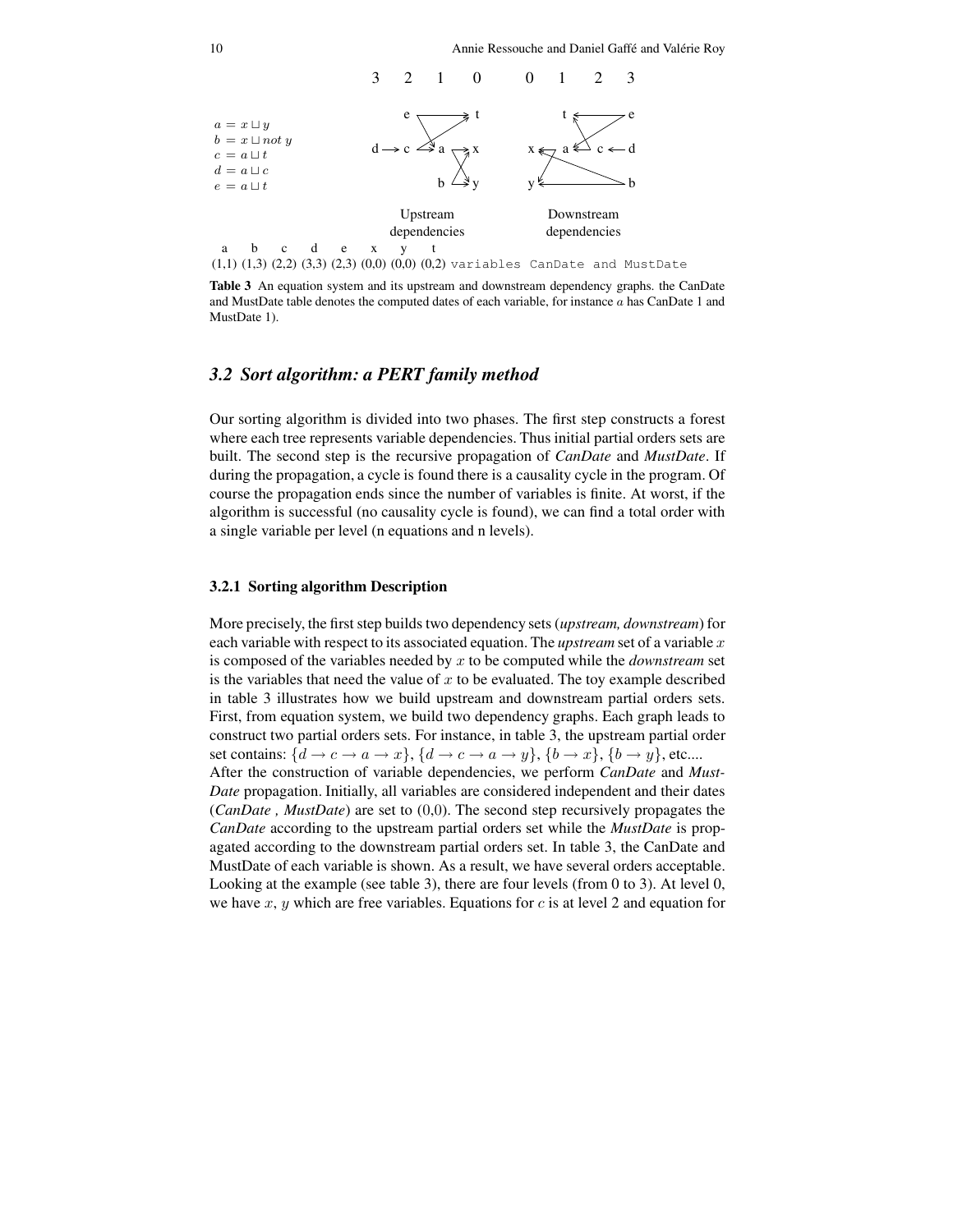d is at level 3 while equation for b can be at each level between 1 and 3. Equation for  $e$  can be evaluated either at level 2 or 3 and its order against  $c$  or  $d$  equations is free. In practice, the propagation algorithm we implement has a *n log n* complexity.

#### **3.2.2 Link of two Partial Orders**

The approach allows an efficient link of two already sorted equation systems, to perform separated compilation, for instance. We don't need to launch the sorting algorithm from its initial step.

To link two equation systems, we only consider their common variables. In fact, as a consequence of equational semantics we rely on, we need to link an output variable of a system with an input one of the other and conversely. Assume that an output variable x of a sorted equation system  $A$  is an input variable of an another sorted equation system B. Let us denote  $C^{A}(x)$  (resp  $C^{B}(x)$ ) the CanDate of x in A (resp B). Similarly, we will denote  $M^{A}(x)$  (resp  $M^{B}(x)$ ) the MustDate of x in A (resp B). Then, we compute  $\Delta_c(x) = |C^A(x) - C^B(x)|$ , thus we shift by  $\Delta_c(x)$  the CanDate of variables that depend of x in both equation systems (we look at the respective upstream partial orders computed for  $A$  and  $B$  equation systems). Similarly, we compute  $\Delta_m(x) = |M^A(x) - M^B(x)|$ , to shift the MustDate of variables that need  $x$  looking at the respective downstream partial orders of both equation systems.

# *3.3 Practical Issues*

We have mainly detailed the theoretical aspect of our approach, and in this section we will discuss the practical issues we have implemented.

#### **3.3.1 Effective compilation**

We rely on the equational semantics to compile LE programs. To this aim we first compute the equation system associated with the body of a program (by computing the circuit associated with each node of the syntactic tree of the program). Doing that, according to the constructive approach we trust in, we also refine the value of signal and register status in the environment. Then, we translate each  $\xi$  circuit into a boolean circuit. To achieve this translation we define a mapping for encoding elements of ξ-algebra with a pair of boolean values. This encoding allows us to translate  $\xi$  equation system into a boolean equation system (each equation being encoded by two boolean equations). Finally, the effective compilation turns out to be the implementation of  $\hookrightarrow$  propagation law to compute output and register values. We call the compilation tool that achieves such a task CLEM (Compilation of LE Module). In order to perform separate compilation of LE programs, we define an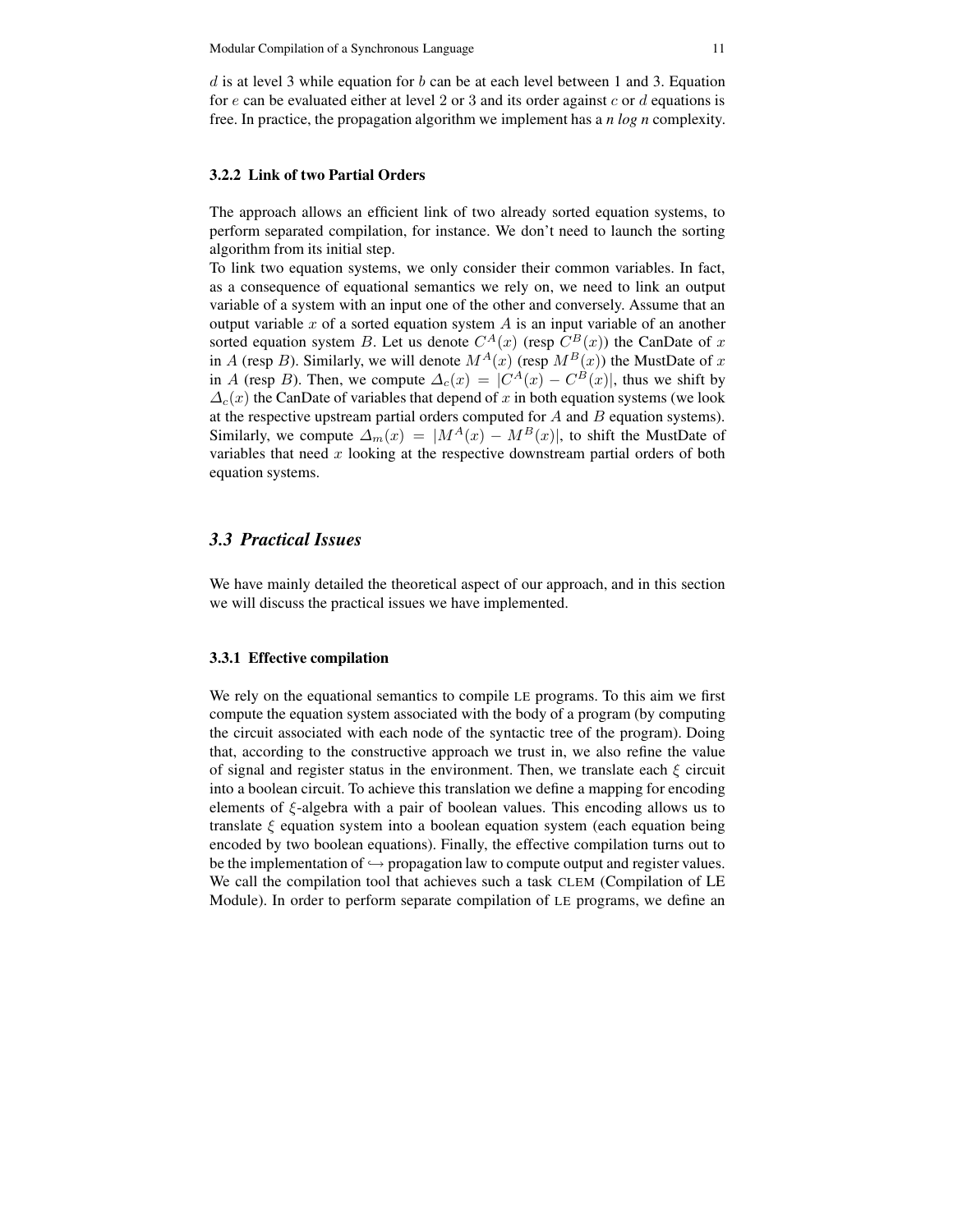internal compilation format called LEC (LE Compiled code). This format is highly inspired from the Berkeley Logic Interchange Format (BLIF 3 ). This latter is a very compact format to represent netlists and we just add to it syntactic means to record the *CanDate* and *MustDate* of each variable defined by an equation. Practically, CLEM compiler, among other output codes, generates LEC format in order to reuse already compiled code in an efficient way (see section 3.2.2), thanks to the PERT method we implement.

#### **3.3.2 Finalization Process**

This approach to compile LE programs into a sorted  $\xi$  equation system in an efficient way requires to be completed by what we call a *finalization* phase. This latter is specific to our approach because the separated compilation implies to keep the ⊥ status of signals for which no information has been propagated during the compilation phase, unlike the others synchronous approaches. A classical difficult problem in the compilation of synchronous languages is the "reaction to absence": signals are never set to absent and their final absent status is detected by a global propagation of signal status on the overall program. But these compilation algorithms prevent any separated compilation because they need a global vision of all status signals. In our approach, we keep the ⊥ status of signal until the end of compilation and we drive back the absence resolution at the end of the process and we call it finalization. Hence, we replace all  $\perp$  events by absent events. Notice that the finalization operation is harmless. The sorting algorithm relies on propagation of signal values, and the substitution of  $\perp$  by 0 cannot change the resulting sorted environment.

#### **3.3.3 Compilation scheme**

Now, we detail the workflow we have implemented to specify, compile , simulate and execute LE programs. LE language help us to design programs. In the case of automaton, it can be generated by automaton editor like galaxy too. Each LE module is compiled in a LEC file and includes instances of RUN module references. These references can have been already compiled in the past by a previous call to the  $clem$ compiler. When the compilation phase is achieved, the finalization will simplify the final equation system and generates a file for a targeted usage: simulation, hardware description or software code. As mentioned in the introduction, an attractive consequence of our approach is the ability to perform validation of program behaviors. As a consequence, we can rely on model checking based tools to verify property of LE language. Thus, from lec files, we also generate smv files to feed the NuSMV model checker [4]. The clem workflow is summed up in the figure 2. All softwares belonging to the toolkit are available at: "http://www.unice.fr/L-EEA/gaffe/LE.html".

<sup>3</sup> http://embedded.eecs.berkeley.edu/Research/vis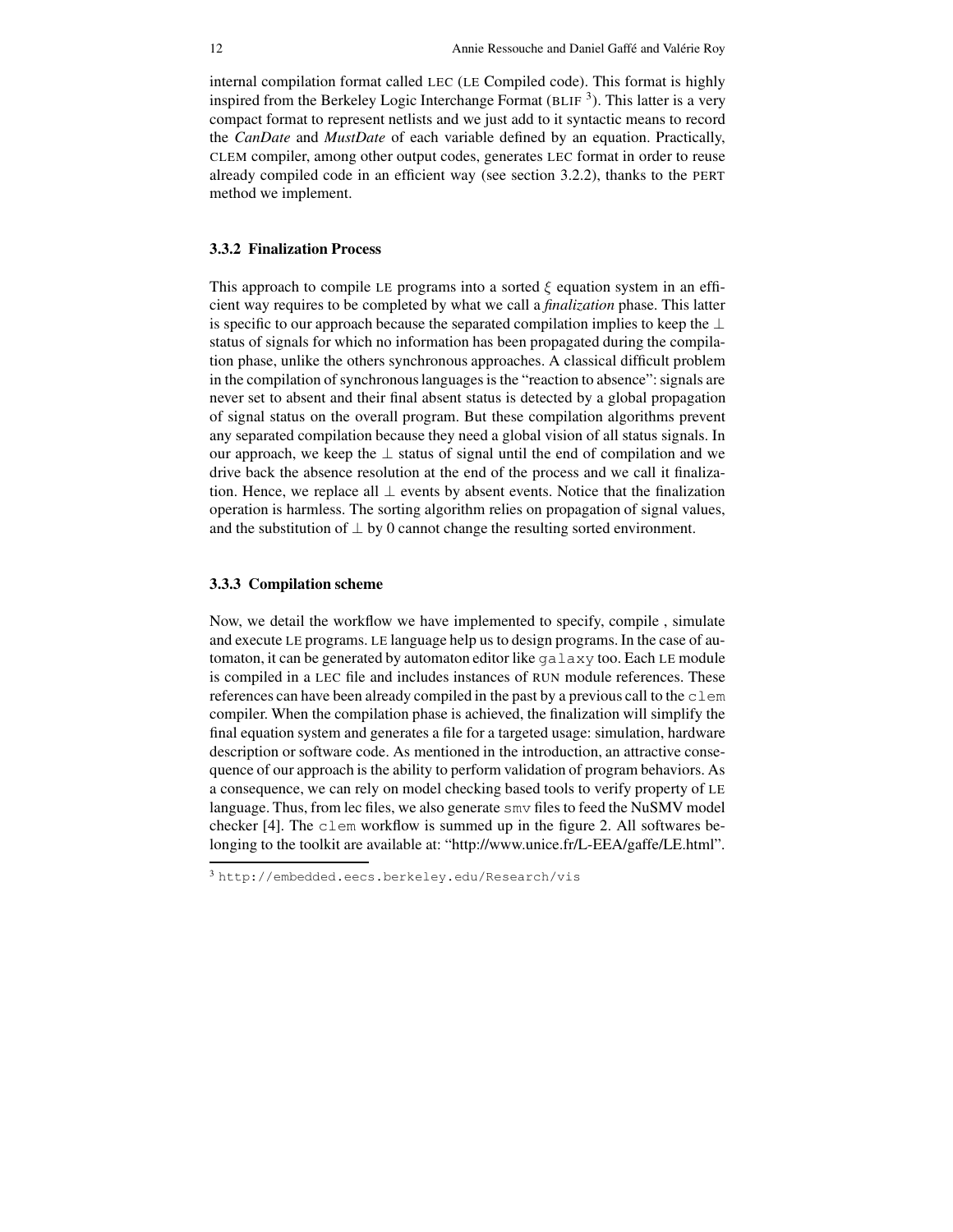

**Fig. 2** Compilation Scheme

# **4 Related Works**

The motivation for this work is the need for research on efficient and modular compilation of synchronous programs. Model-driven languages have been advocated to allow reliable and reusable system design. But rely on a responsive and modular semantics to compile a synchronous language is not at all straightforward since the causality problem must be faced. In [7], S Edwards and E Lee introduce a block diagram language to assemble different kinds of synchronous software. They introduce a fixpoint semantics inspired by the Esterel constructive semantics and remain deterministic even in the presence of instantaneous feedback. They propose exact and heuristic algorithms for finding schedules that minimize system execution time. But their block diagram language is an assembly language without hierarchy, while [13], consider hierarchical block diagrams. The purpose of this work is to generate code for "macros" (i.e a block diagram made of sub blocks) together with a set of interface functions in order to link with an external context. This idea is close to ours, but block diagrams are made of a hierarchy of sub diagrams interconnected and have not the expressiveness of LE language. Moreover, we can reload already compiled file dynamically in our compilation process. In [20], the authors consider a partial evaluation of Esterel programs: they generate distributed code that tries to compute as many outputs as possible while some inputs are unknown. In [16], a synchronous language Quartz is introduced and its compilation into a target job language. The separated compilation is done by splitting a program into sequential jobs corresponding to control flow locations of the program. This approach is well suited to generate distributed software. Similarly, some attempts allow a distributed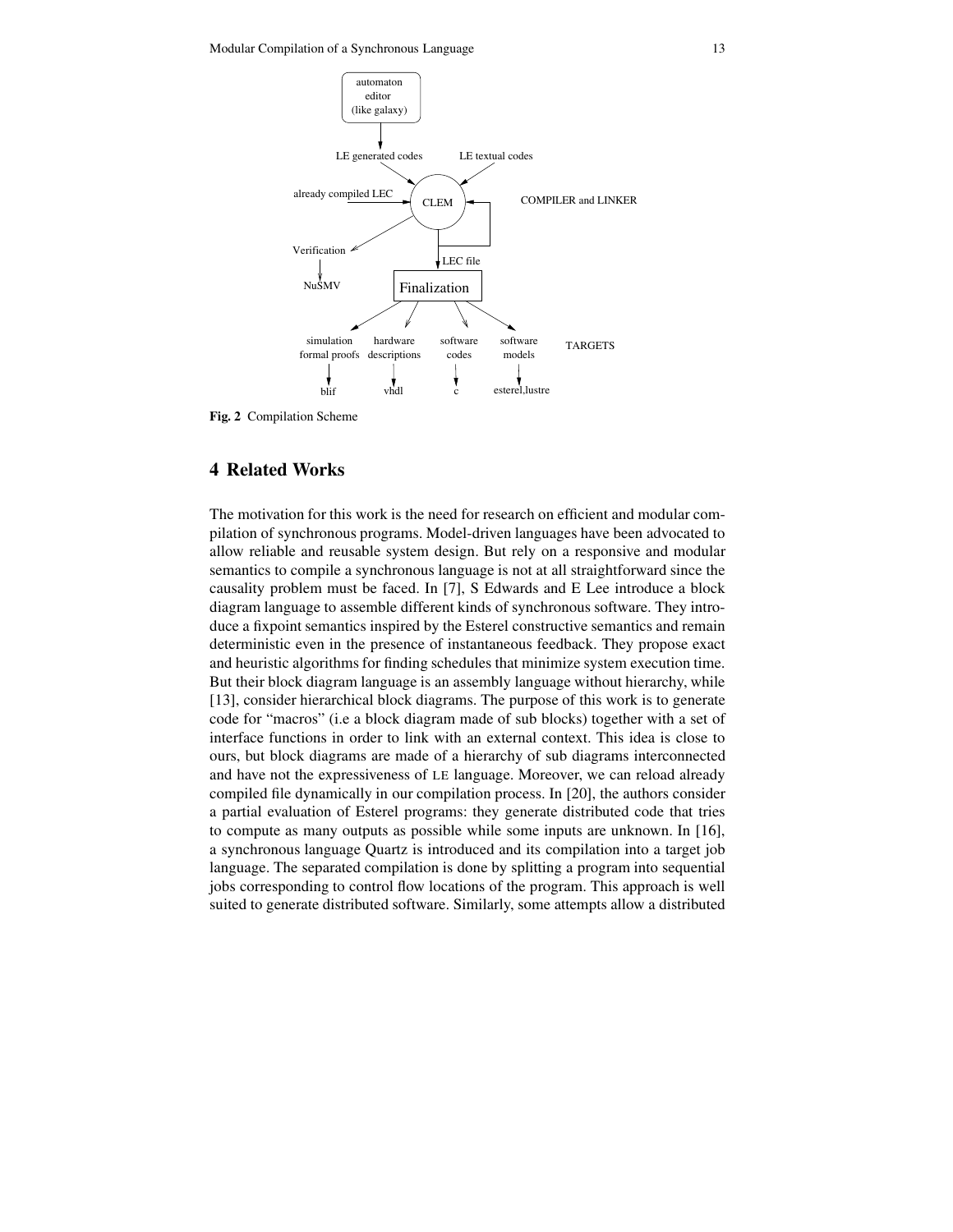compilation of programs [19, 6] but they don't address the problem of dynamic link of already compiled sub programs.

## **5 Conclusion and Future Work**

In this work, we introduced a synchronous language LE that supports a separated compilation. We defined its behavioral semantics giving a meaning to each program and allowing us to rely on formal methods to achieve verification. Then, we also defined an equational semantics to get a means to really compile programs in a separated way. Actually, we have implemented the clem compiler. This compiler is a link in the design chain we have to specify control-dominated process from different front-ends: a graphical editor devoted to automata drawing, or direct LE language specification to several families of back-ends.

In the future, we plan to improve our approach. The first improvement we aim at, is the extension of the language. To be able to deal with control-dominated systems with data (like sensor handling facilities), we will extend the syntax of the language. Then, we plan to integrate abstract interpretation techniques (like polyhedra intersection, among others) [5] to take into account data constraints in control. Moreover, we also need to discuss with signal processing or automation world through their specific tool Matlab/Simulink (http://www.mathworks.com). Another major improvement we are interesting in, concerns the development of verification means. Synchronous approach provides us with well-suited models to apply model checking techniques to LE programs. We already connect to the NuSMV model checker and provide with symbolic and bounded model-checking techniques application. A verification means successfully used for synchronous formalisms is that of observer monitoring [9]. We plan to introduce the ability to define safety properties as observers in LE and internally call NuSMV to prove them. Moreover, our modular approach opens new ways to perform modular model-checking. We need to prove that "assume-guarantee" technique [12] applies in our formalism.

# **References**

- 1. C. André, H. Boufaïed, and S. Dissoubray. Synccharts: un modèle graphique synchrone pour système réactifs complexes. In *Real-Time Systems(RTS'98)*, pages 175–196, Paris, France, January 1998. Teknea.
- 2. G. Berry. *The Constructive Semantics of Pure Esterel*. Draft Book, available at: http://www.esterel-technologies.com 1996.
- 3. G. Berry. The Foundations of Esterel. In G. Plotkin, C. Stearling, and M. Tofte, editors, *Proof, Language, and Interaction, Essays in Honor of Robin Milner*. MIT Press, 2000.
- 4. A. Cimatti, E. Clarke, E. Giunchiglia, F. Giunchiglia, M. Pistore, M. Roveri, R. Sebastiani, and A. Tacchella. NuSMV 2: an OpenSource Tool for Symbolic Model Checking. In Ed Brinksma and Kim Guldstrand Larsen, editors, *Proceeeding CAV*, number 2404 in LNCS, pages 359– 364, Copenhagen, Danmark, July 2002. Springer-Verlag.